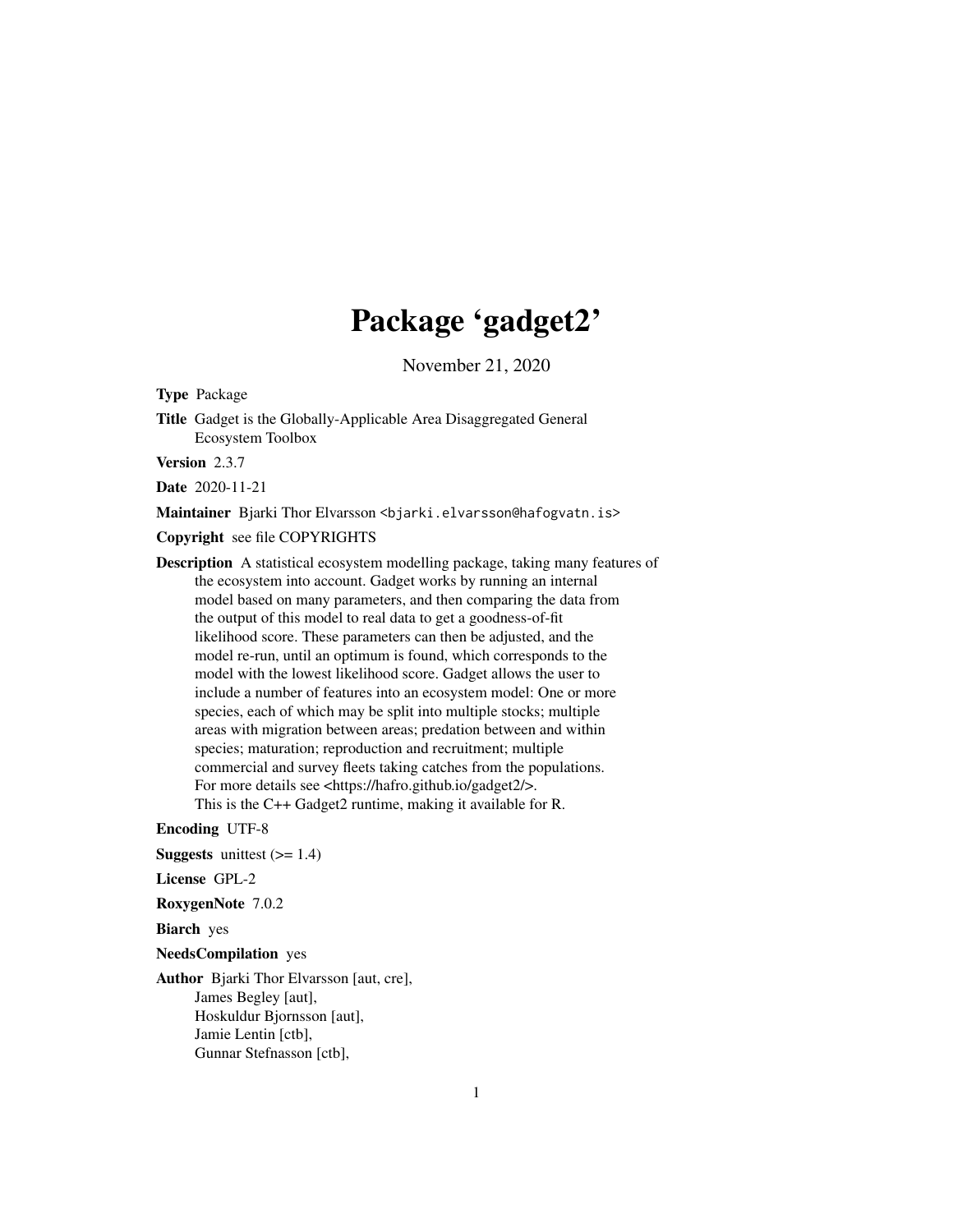<span id="page-1-0"></span>Lorna Taylor [ctb], Daniel Howell [ctb], Sigurdur Hannesson [ctb], Narfi Stefansson [aut], Hersir Sigurgeirsson [ctb], Morten Nygard Asnes [ctb], Kristin Froysa [ctb], Audbjorg Jakobsdottir [ctb], Jon Gudmundsson [ctb], Gudmundur Einarsson [ctb], Thordis Linda Thorarinsdottir [ctb], Kristjana Yr Jonsdottir [ctb], Mark G. Johnson [ctb, cph], Bill Goffe [ctb, cph], Marine and Freshwater Research Institute (Iceland) [cph] Repository CRAN

Date/Publication 2020-11-21 09:10:02 UTC

### R topics documented:

| Index |  |
|-------|--|

gadget\_binary *Return the location of the gadget binary installed by this package*

#### Description

Return the location of the gadget binary installed by this package

#### Usage

gadget\_binary()

#### Value

File path, e.g. "/usr/local/lib/R/site-library/gadget/bin/gadget"